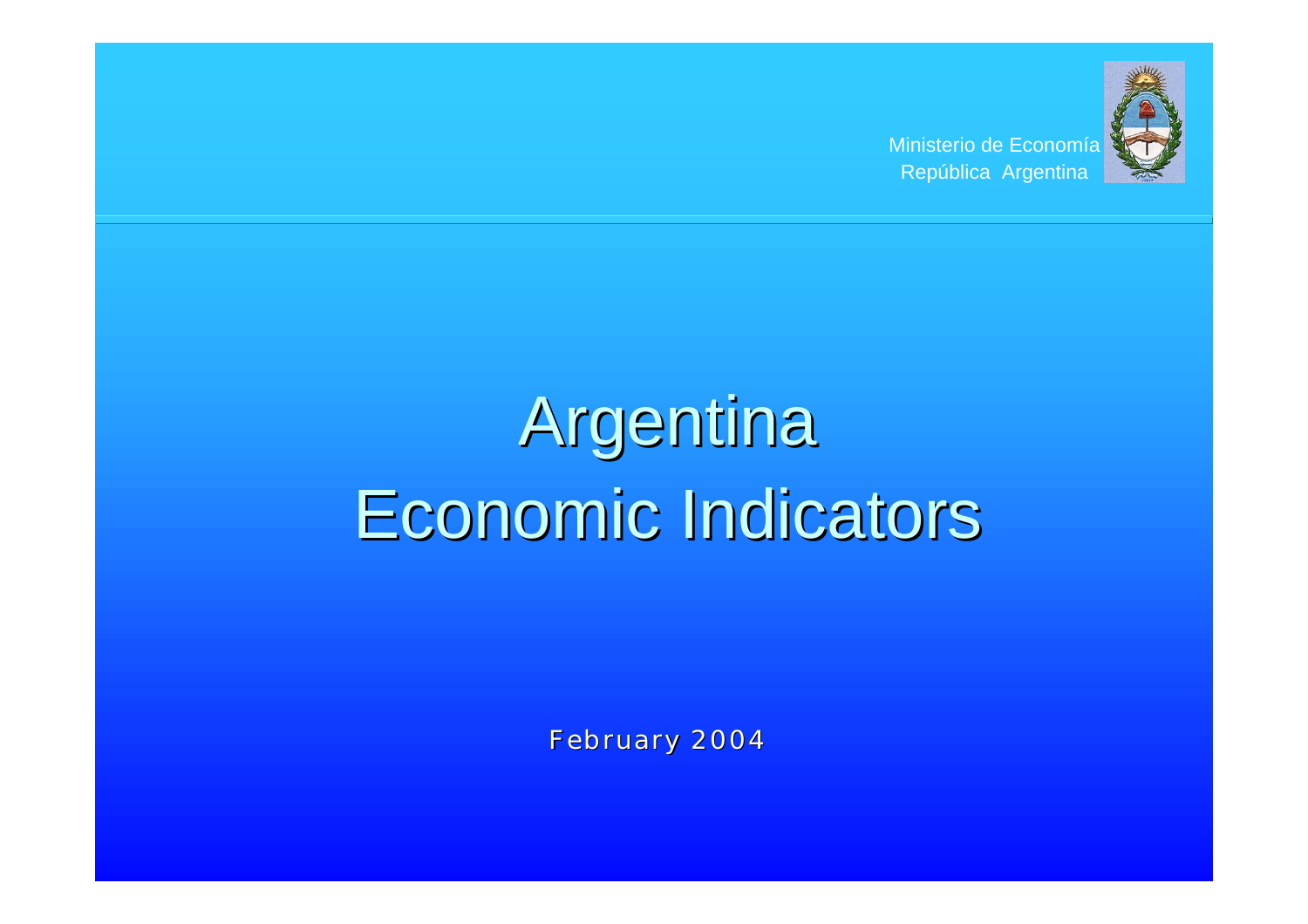*Recovery started in the second quarter of 2002, and there have been six consecutive quarters of growth for the first time since 1997.*

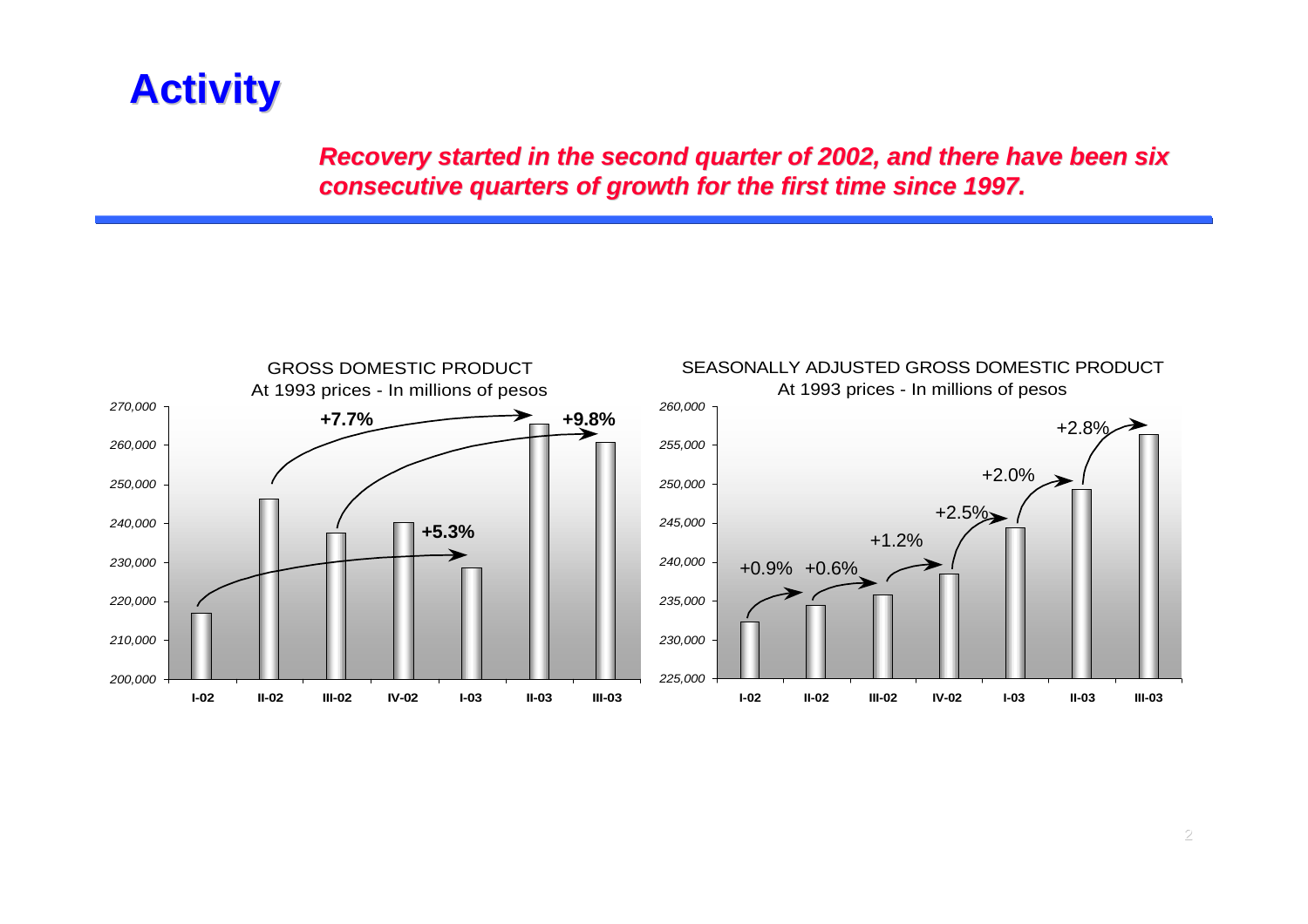#### *Sectors related to tradable goods led last GDP recovery.*

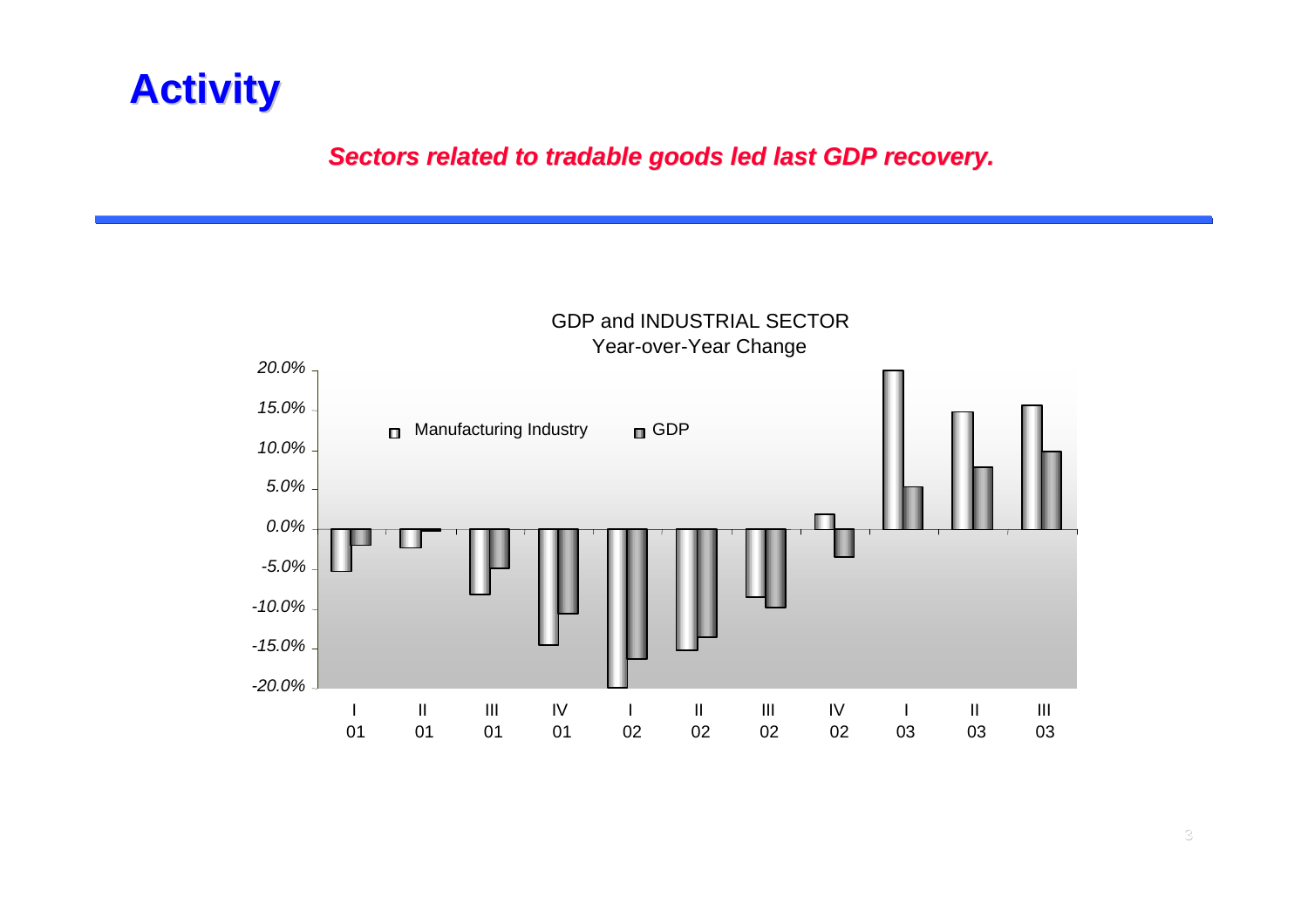*Industrial production accumulated 27% growth between March 2002 and December 2003.*

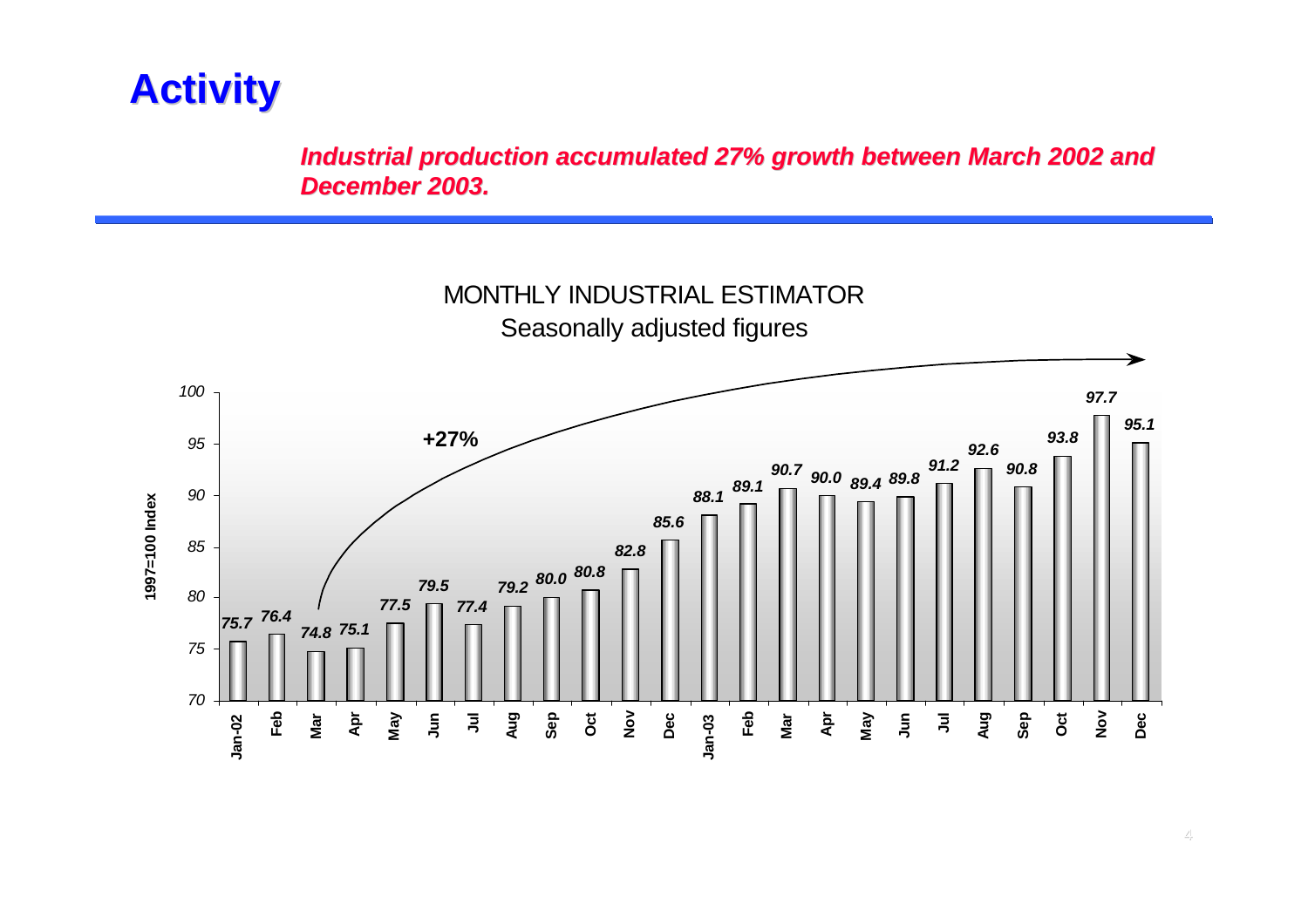*Labour intensive sectors such as textiles, metalmechanics and construction, recovered strongly in 2002.*

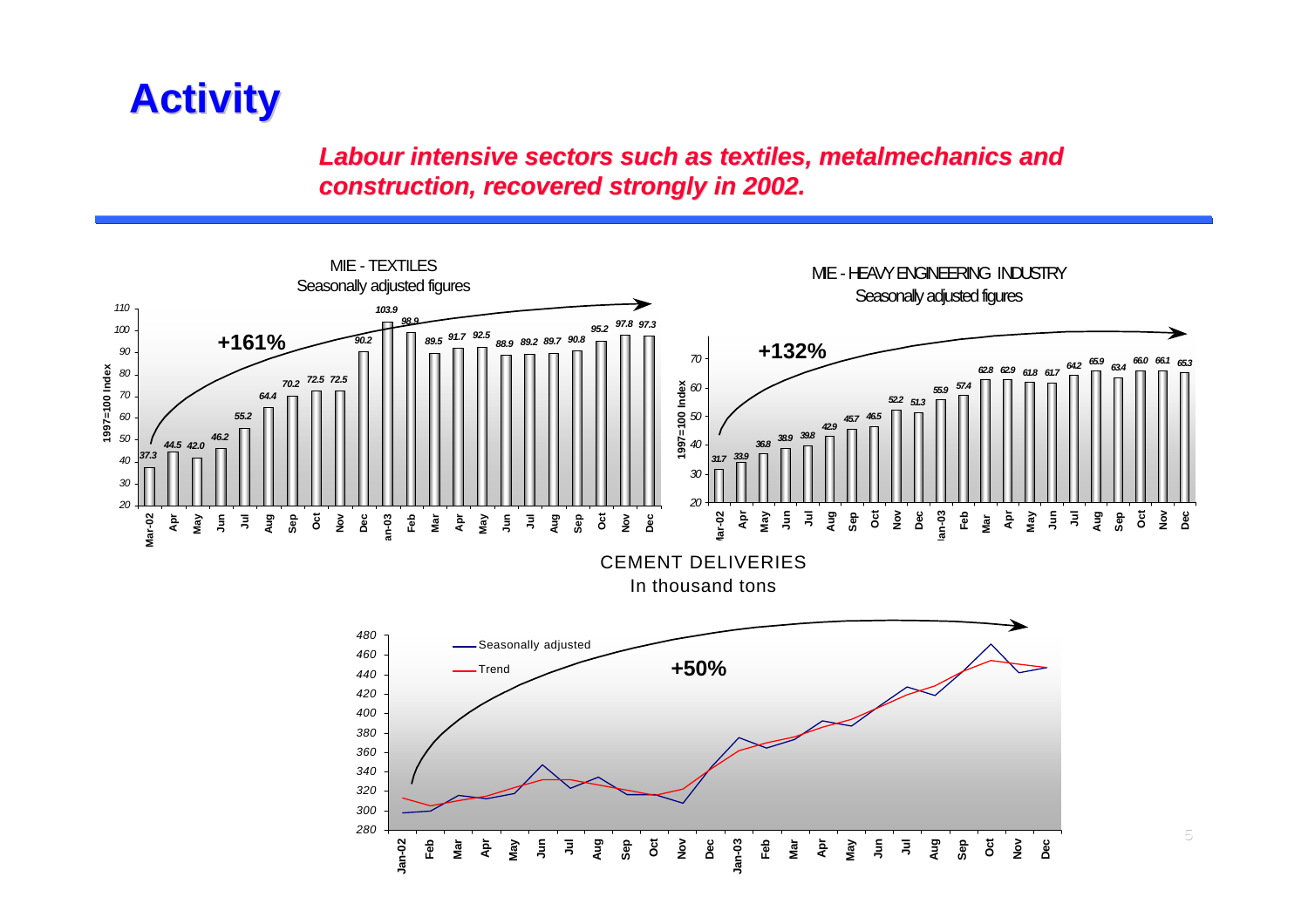#### *Investment strongly recovered since the last quarter of 2002 after eight consecutive negative quarters.*





#### SEASONALLY ADJUSTED GROSS DOMESTIC INVESTMENT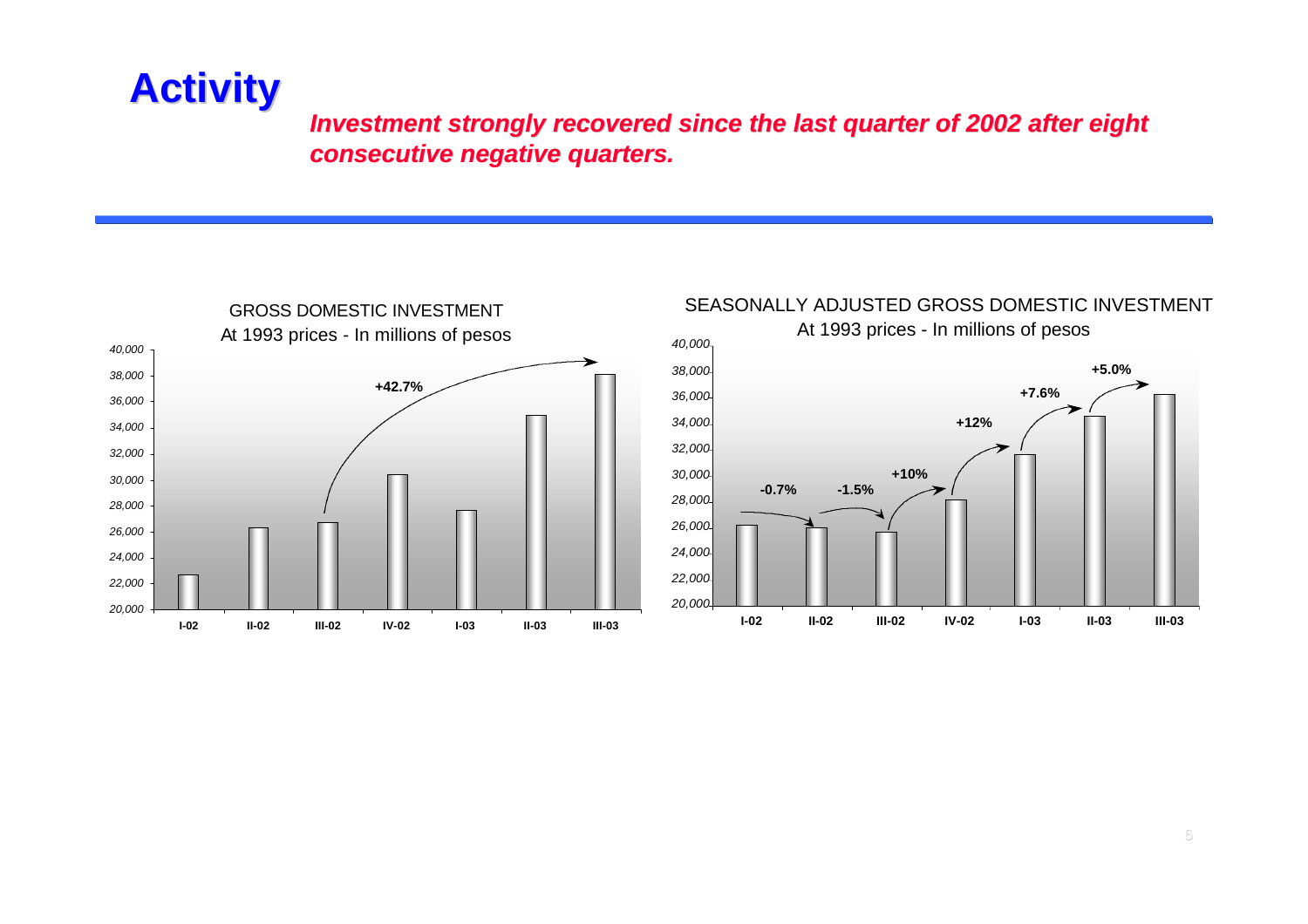*In recent months, consumer optimism has notably increased.*



Index **= 50 \* {p-n+1}**

p: positive answers ; n: negative answers

Source: Torcuato Di Tella University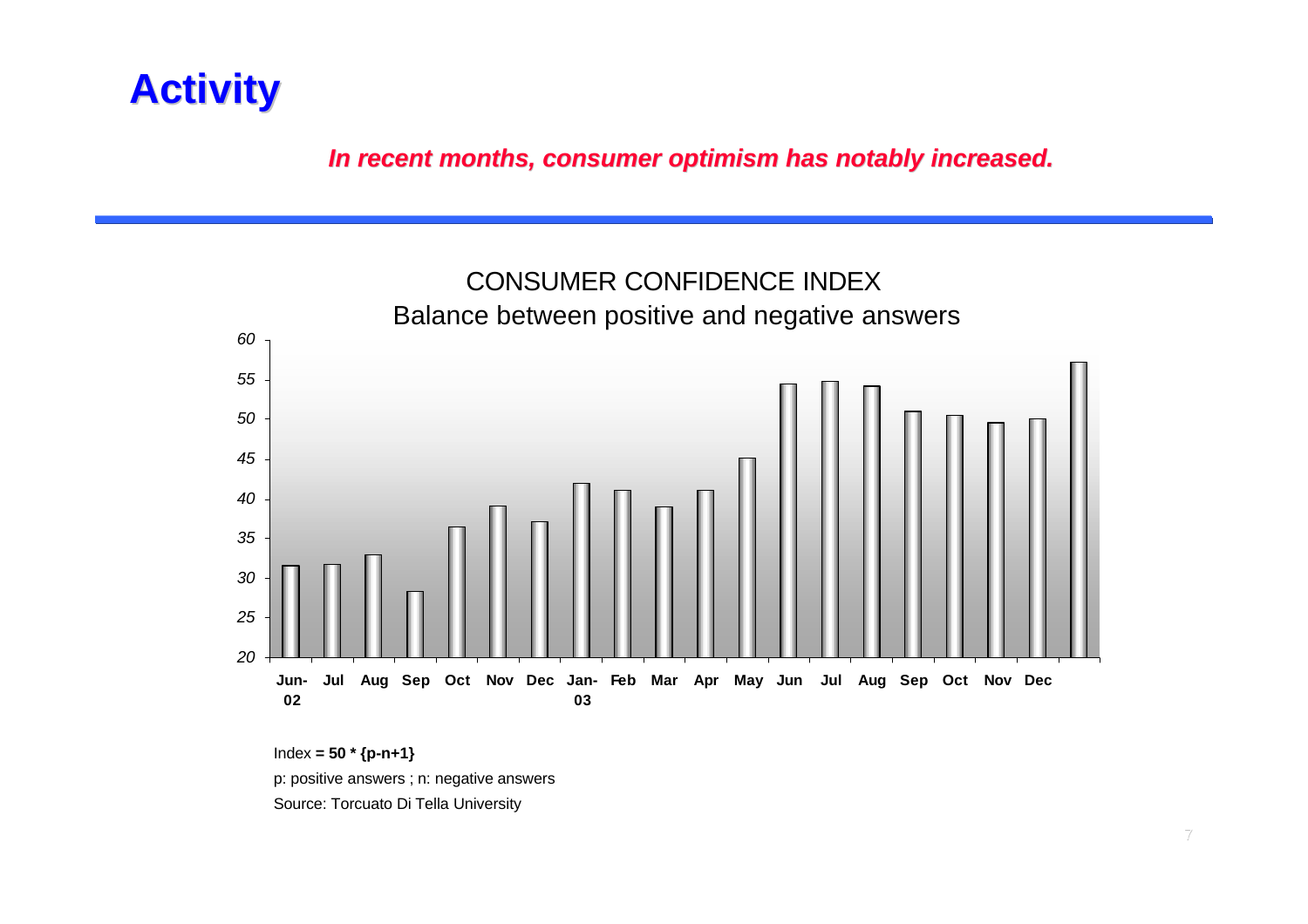*Between October 2002 and the third quarter 2003, 697,000 people joined the labour market and the employment rate improved even without including the Household Heads Program.*



**Decrease in Unemployment:** 655,000 persons (-21,7%)



#### CONTRIBUTION TO EMPLOYMENT GROWTH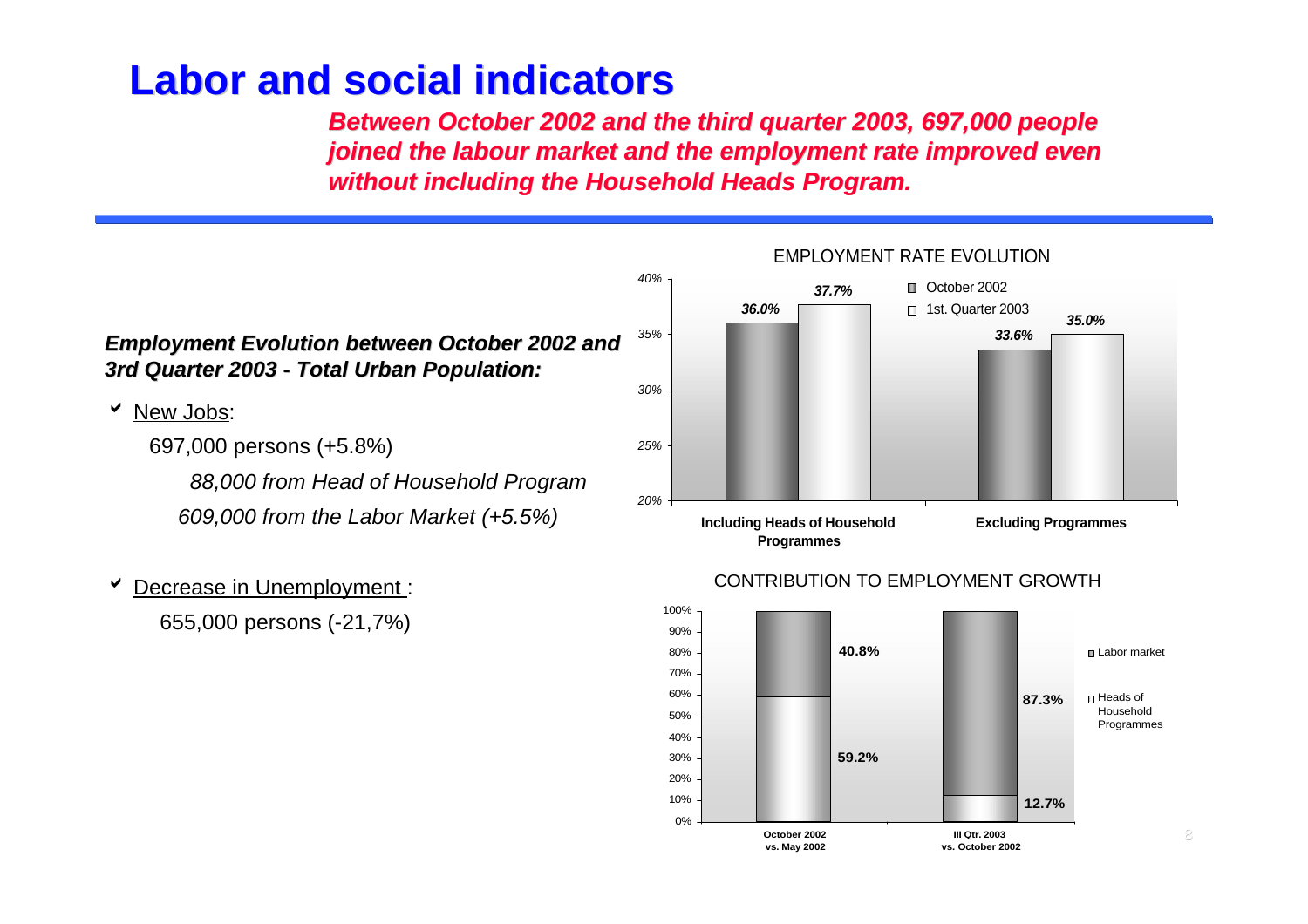#### *Between May 2002 and the third quarter 2003, almost 2 million people joined the labour market.*

*40%*



 *1,377,000 from the Labor Market (+13.3%)*

#### EMPLOYMENT RATE EVOLUTION

*37.7%*



**May 2002** □ 1st. Quarter 2003

*35.0%*

#### **Decrease in Unemployment:** 509,000 persons (-17,7%)

#### **69.0% 31.0%** 0.0% 10.0% 20.0% 30.0% 40.0% 50.0% 60.0% 70.0% 80.0% **Heads of Household Programmes Labor market**

CONTRIBUTION TO EMPLOYMENT GROWTH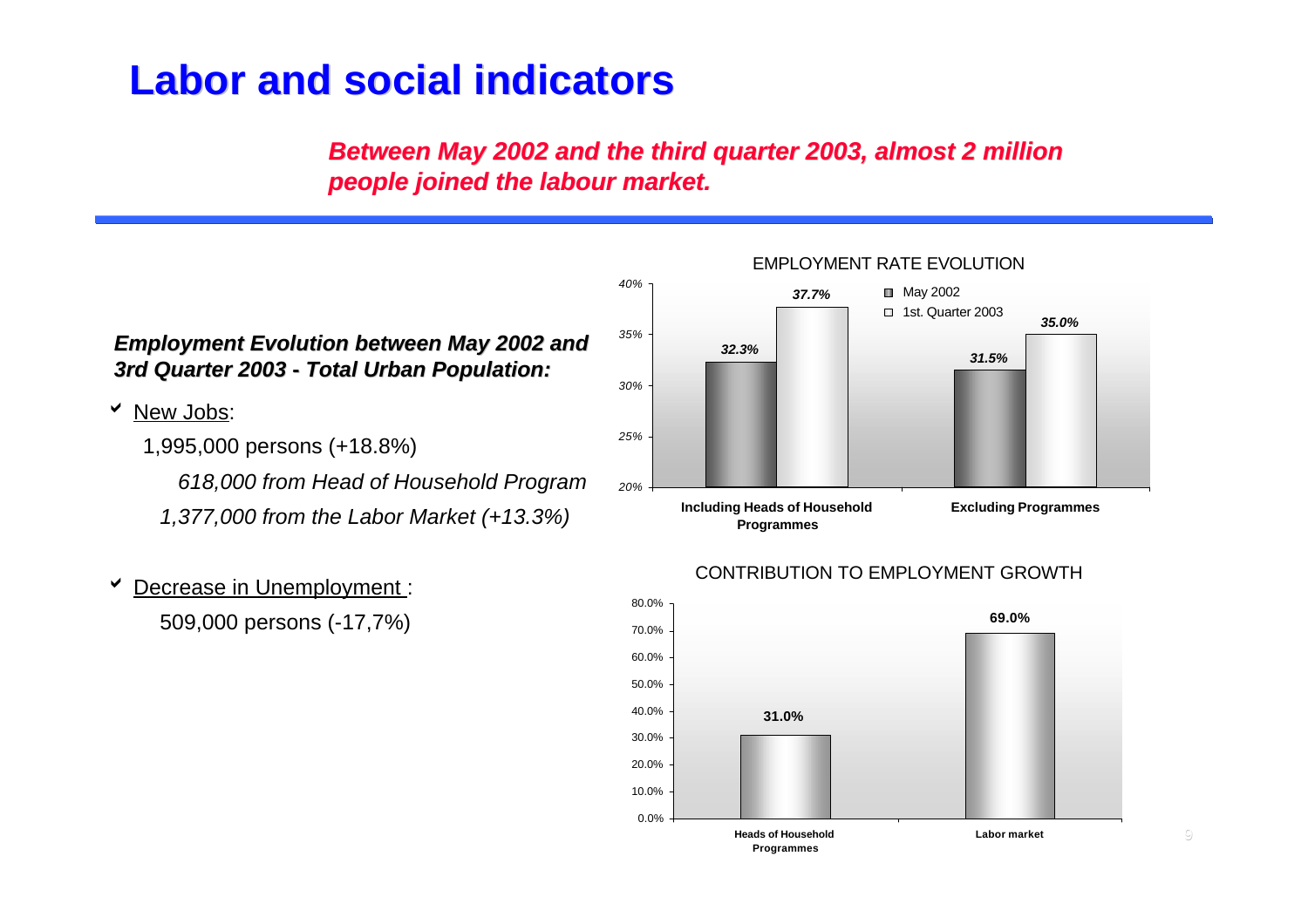*The employment market is improving, not only in Greater Buenos Aires, but also in other interior cities where economic activity is more related to the production of tradable goods.*

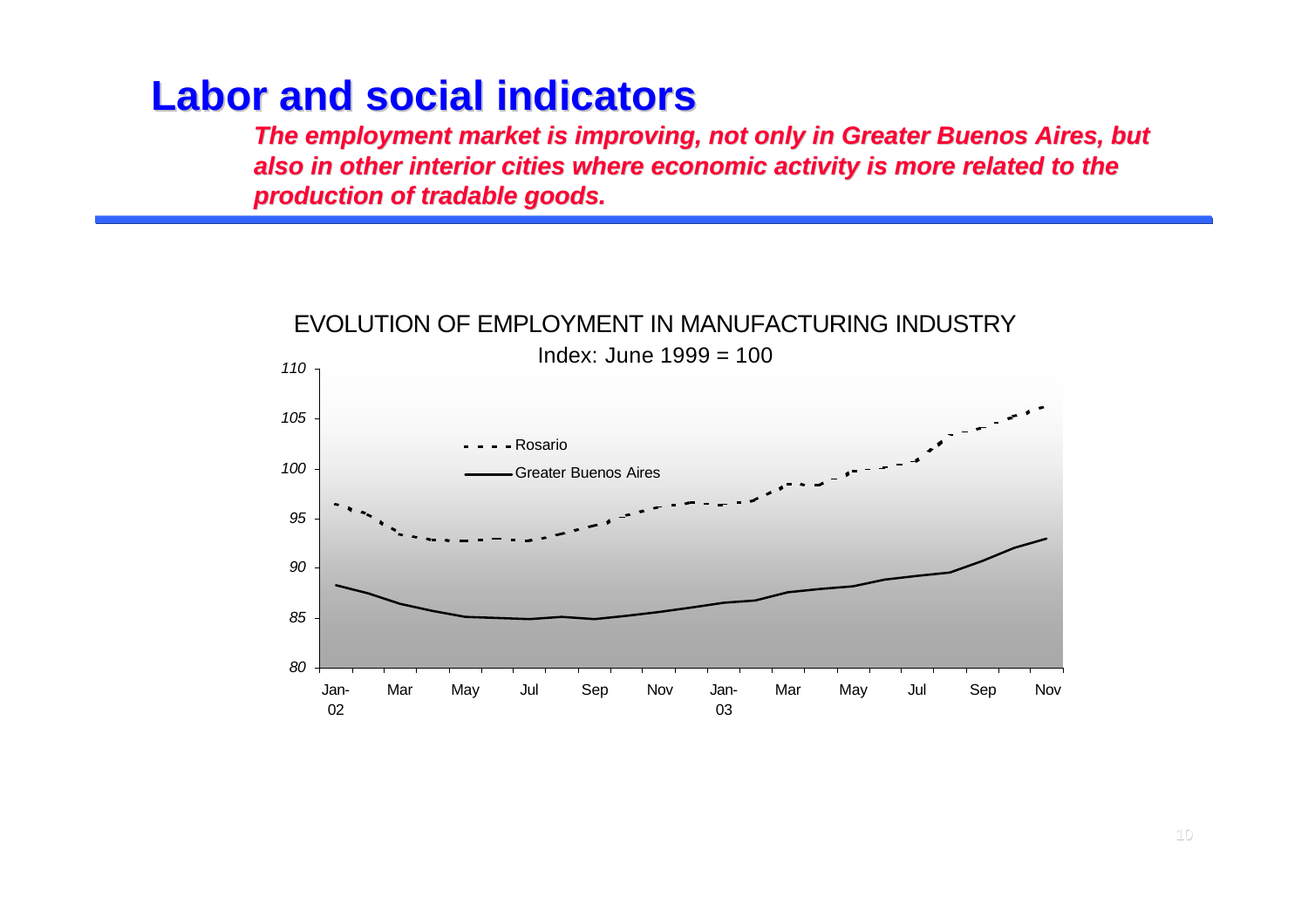*The fall in real wages stopped and a recovery process began in 2003.*



*(\*) Based on Wage Variation Coefficient from INDEC, deflated by CPI.*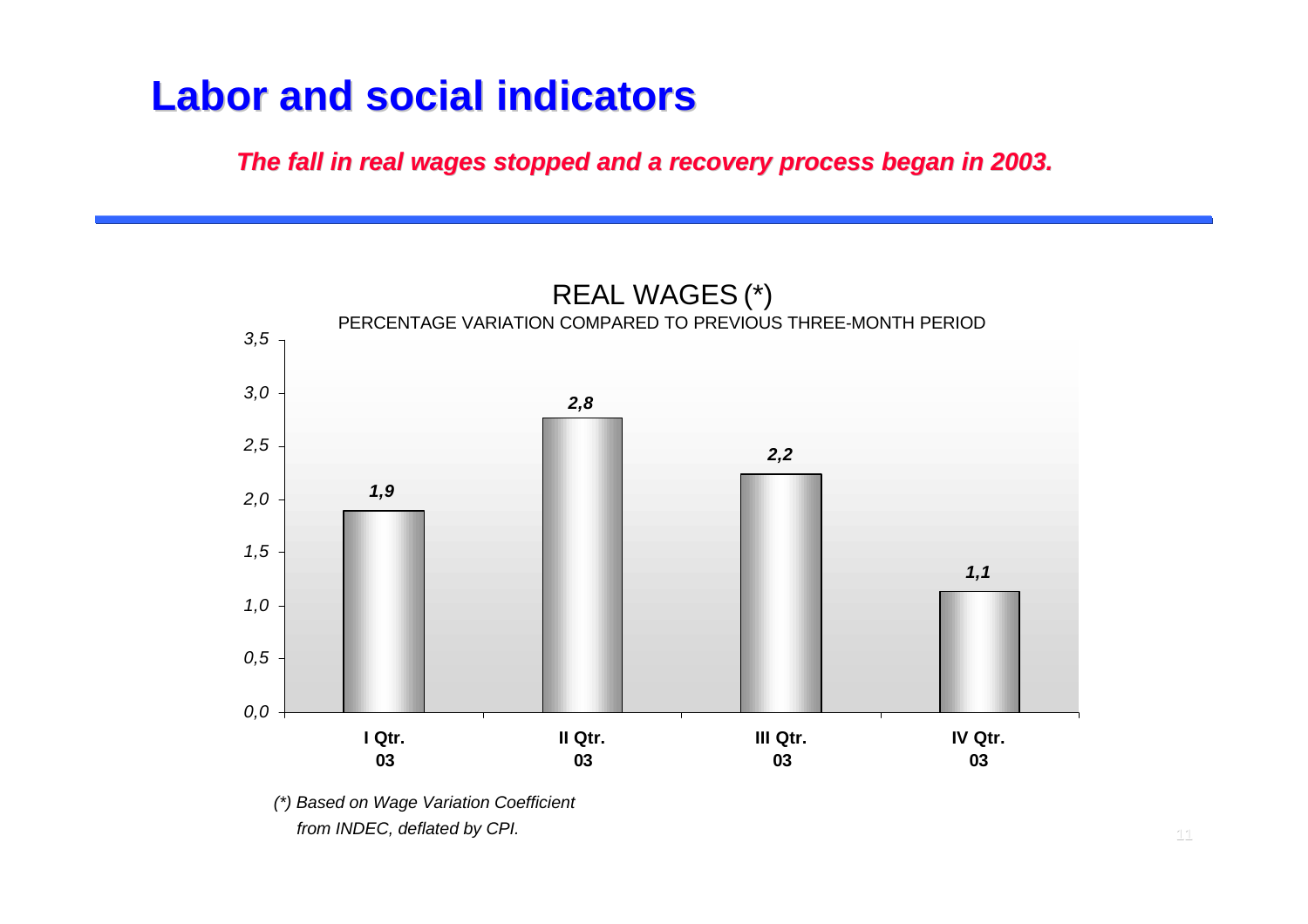*Social protests diminished significantly after April 2002.*



- *(\*) Includes different modes of protest around the country, such as demonstrations, blocking of roads and streets, partial and total strikes, occupation of premises, etc.*
- *(\*\*) Includes events marking the anniversary of the December 2001 crisis and of the resignation of the previous administration*

*Source: Ministry of Justice, Security and Human Rights*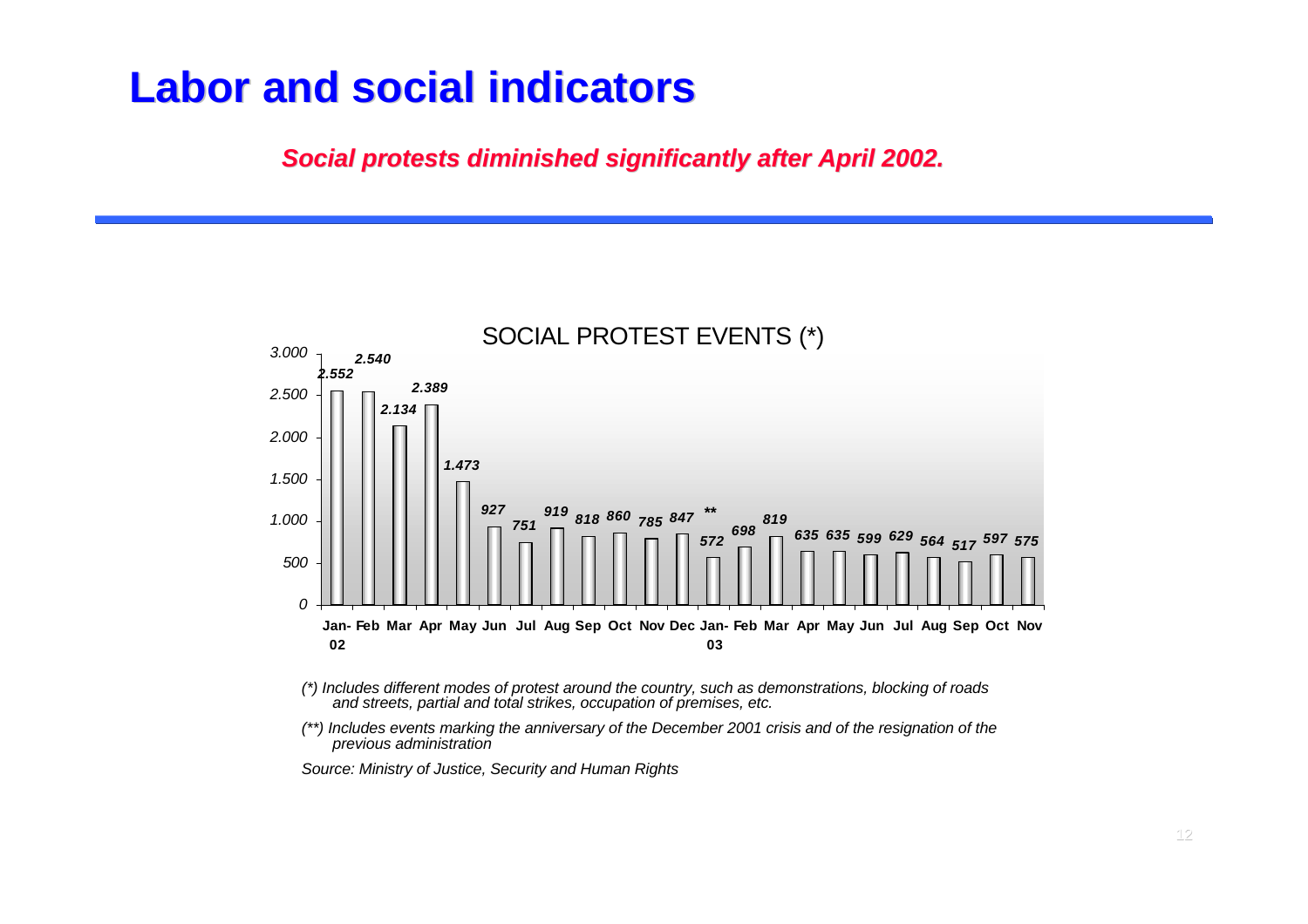*Public spending measured in real terms was significantly lower in 2002-2003 than in previous years.*



*(\*) Includes thirteenth salary paid in two semiannual halves*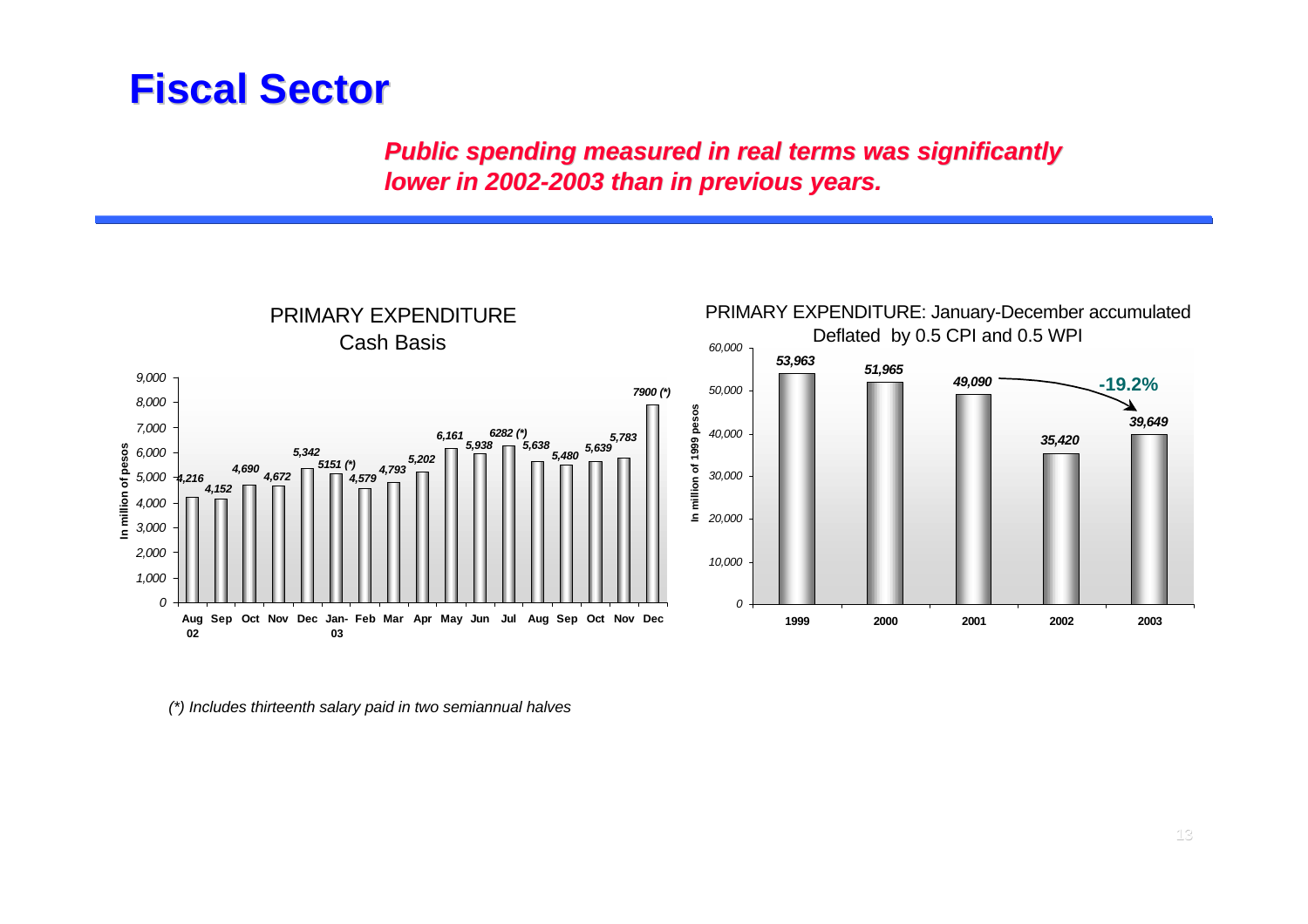*Tax collection keeps on growing strongly with a new record reached in January 2004.*

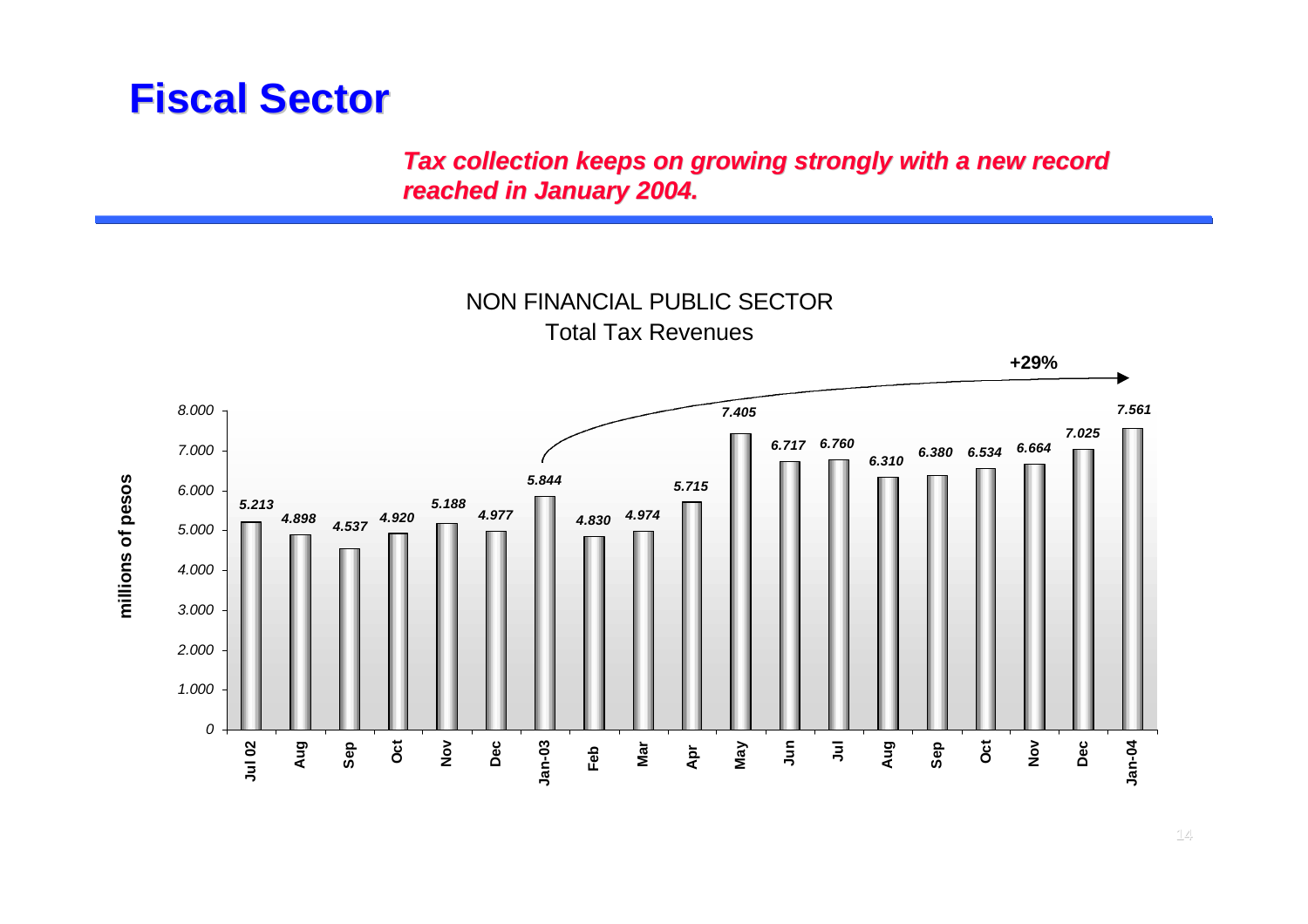*Increasing VAT collection would be reflecting GDP recovery as well as an improvement in tax compliance.*

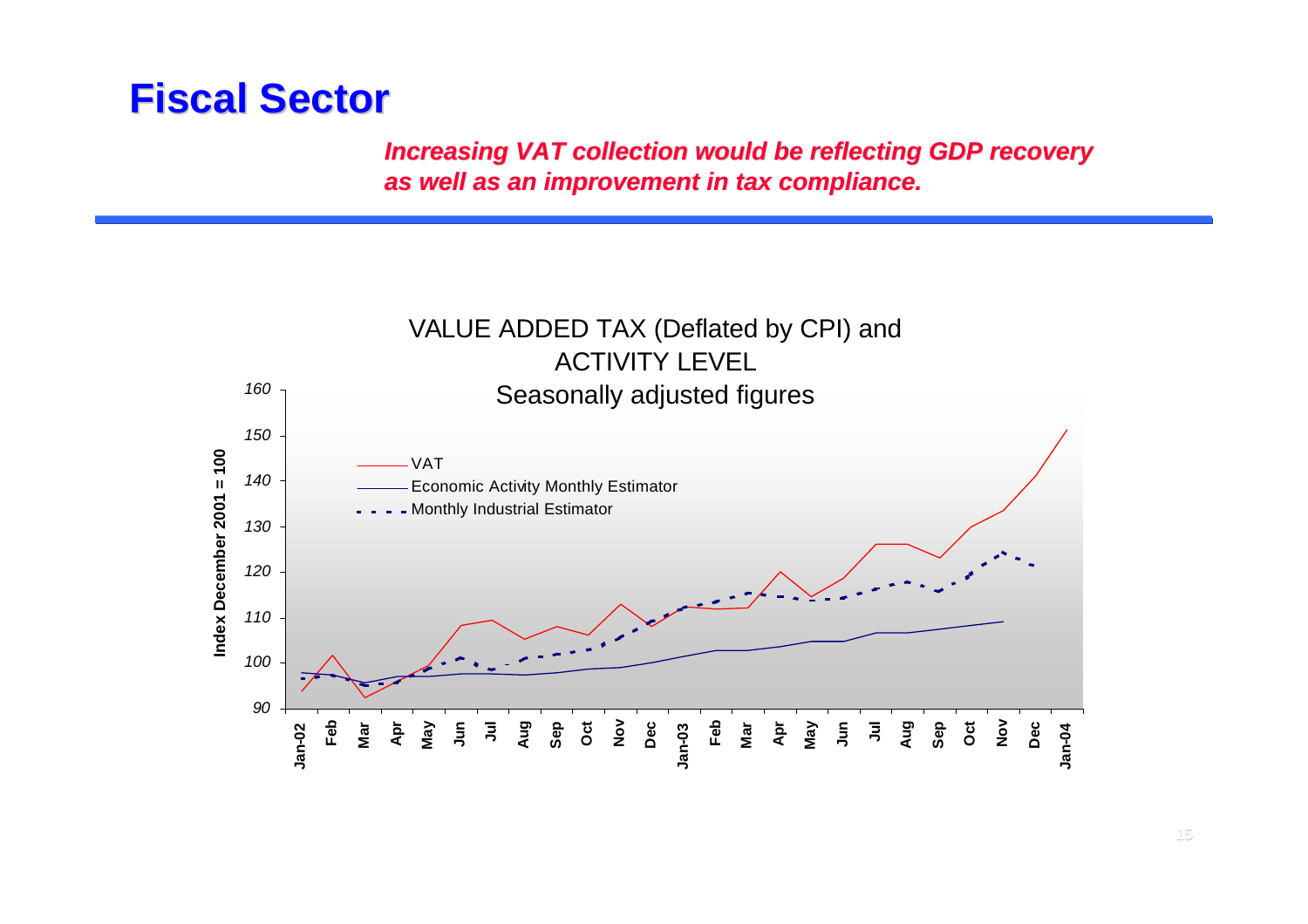*As from May 2002, the deficit in fiscal accounts was reversed, as a result of public spending stabilization and increased tax collection.*

> NON FINANCIAL PUBLIC SECTOR Cash Basis Primary Result

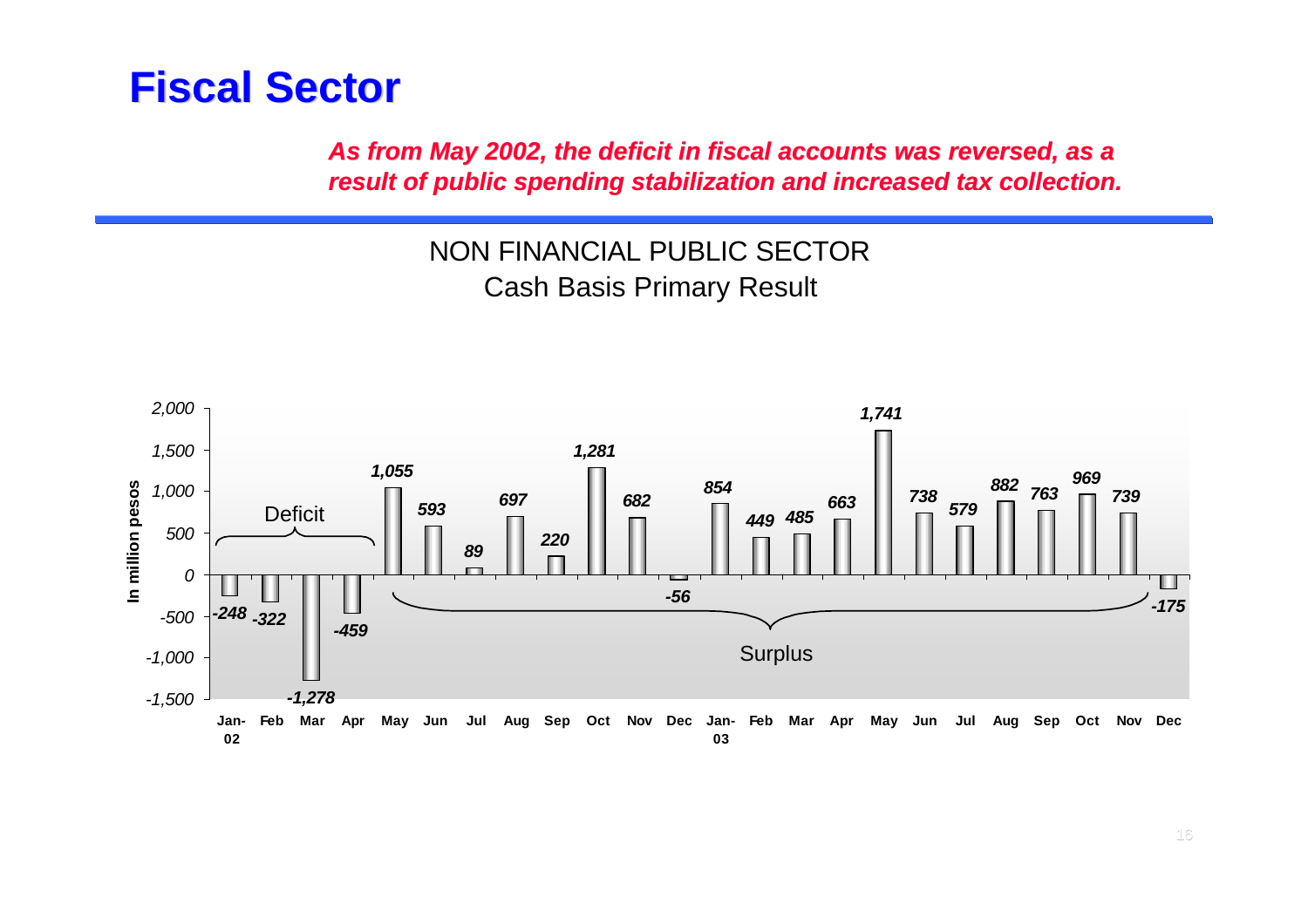*Fiscal accounts improved significantly in 2003 vis a vis the weak fiscal performance shown in the nineties.*

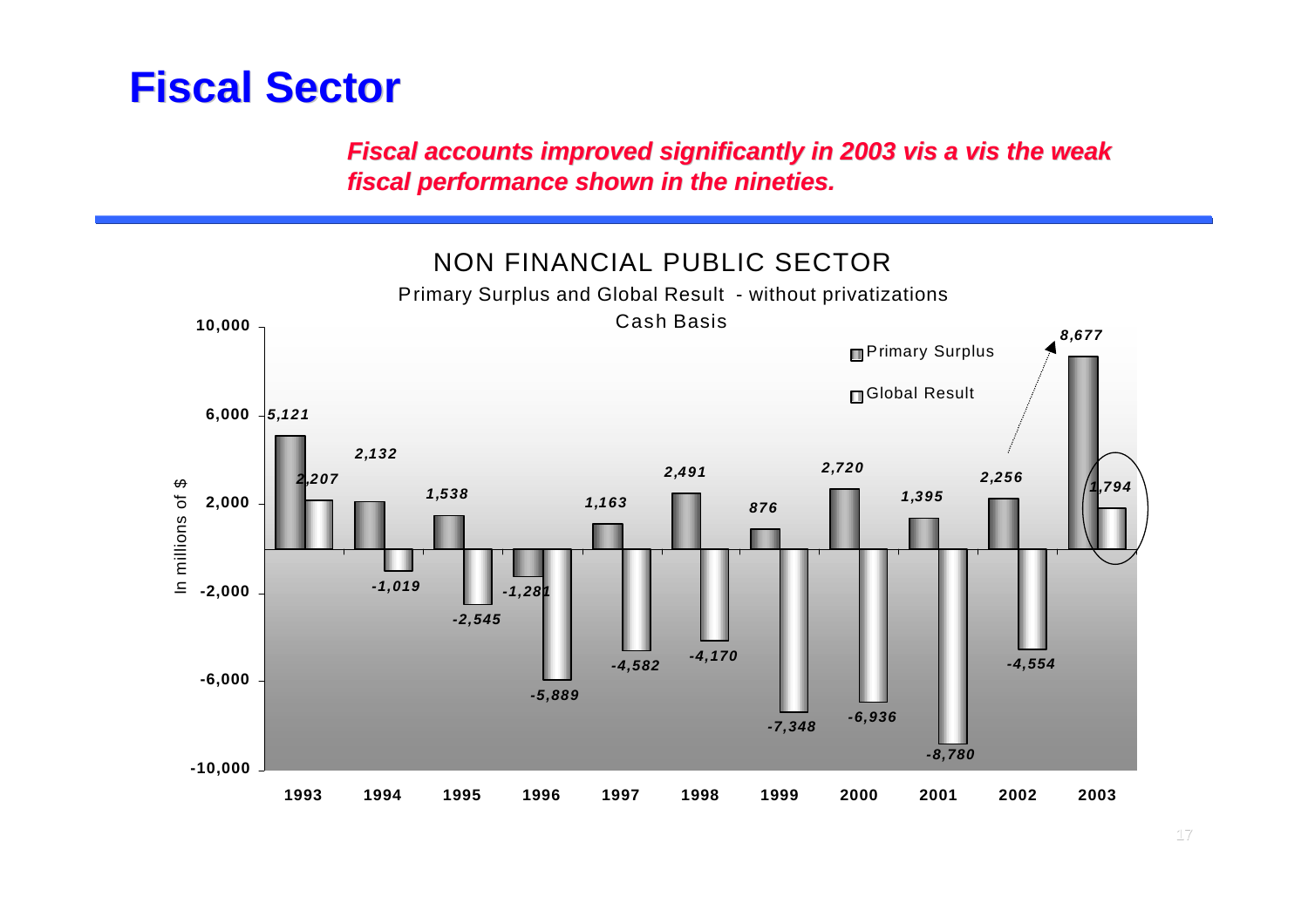*Growth recovery and fiscal improvement helped to strengthen the demand for pesos and stabilize the foreign exchange market.*



#### EXCHANGE INTERVENTION AND RATES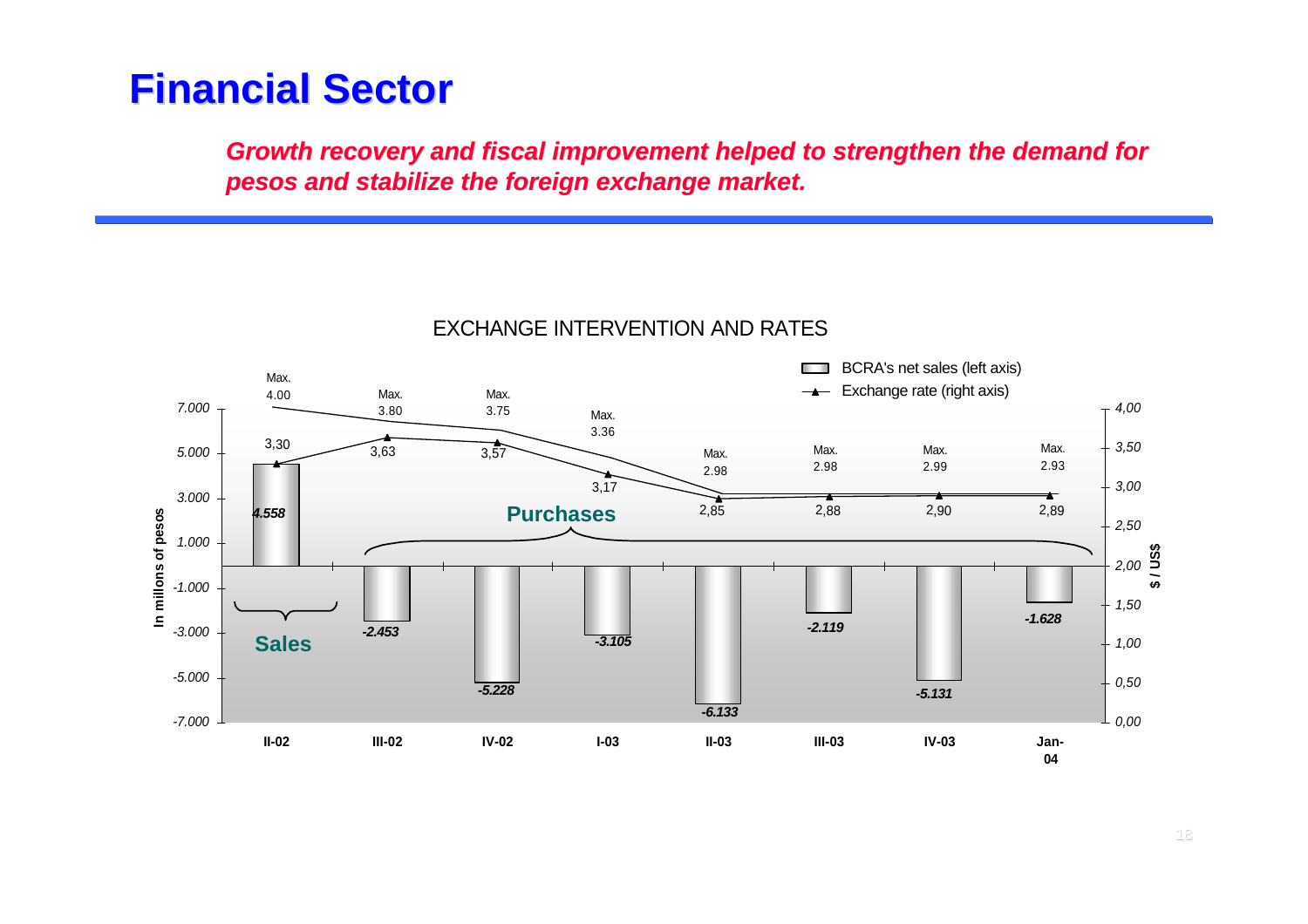*The Argentine Central Bank (B.C.R.A.) has accumulated reserves over the last nineteen months, in a context of diminishing interest rates.*

#### CENTRAL BANK EXCHANGE INTERVENTION AND LEBAC IMPLICIT RATE (90-day in Pesos)

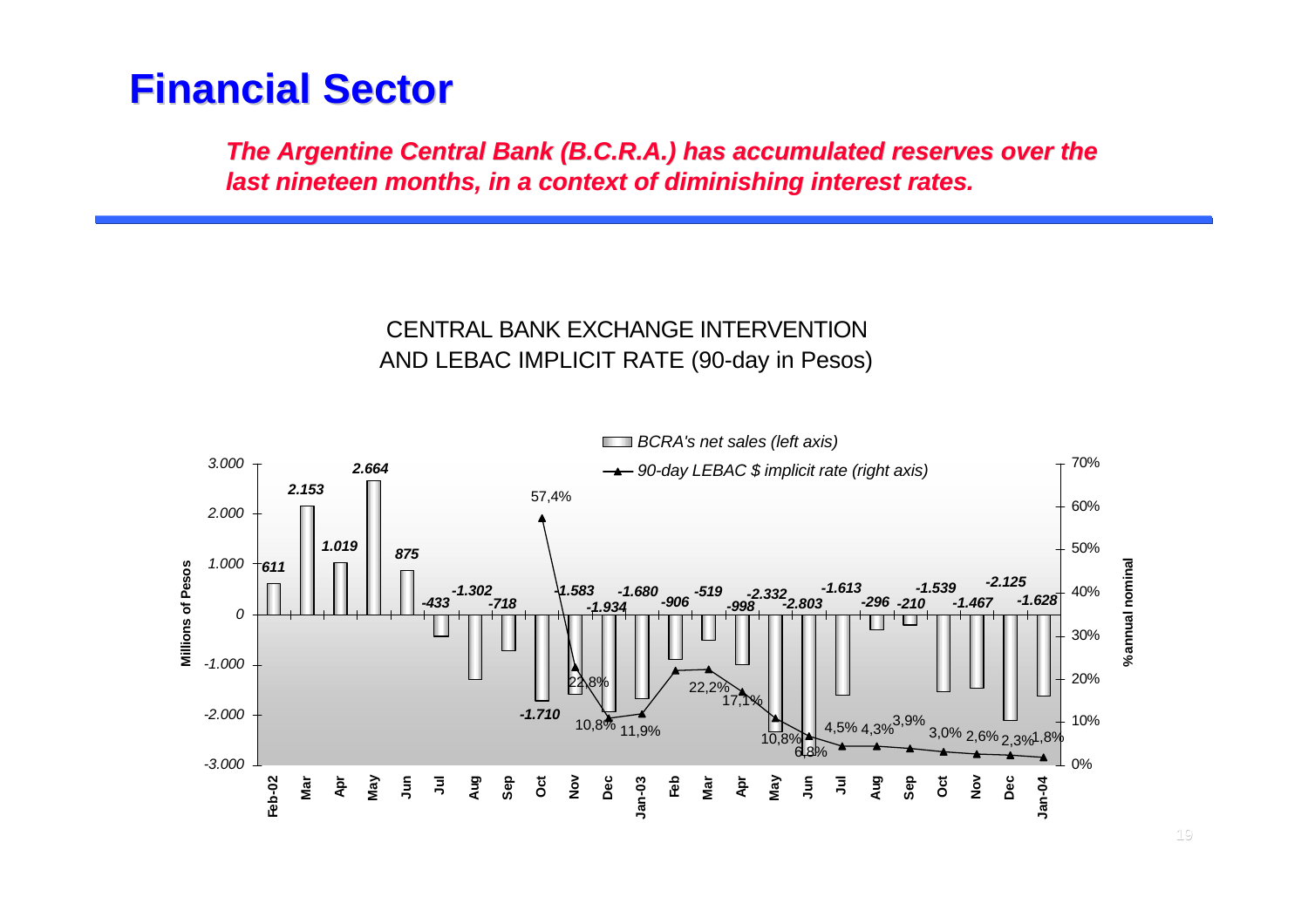*Another sign of financial system normalization is that for the last seventeen months, financial institutions have not requested Argentine Central Bank assistance.*



*(\*) Comitments assumed in the previous months.*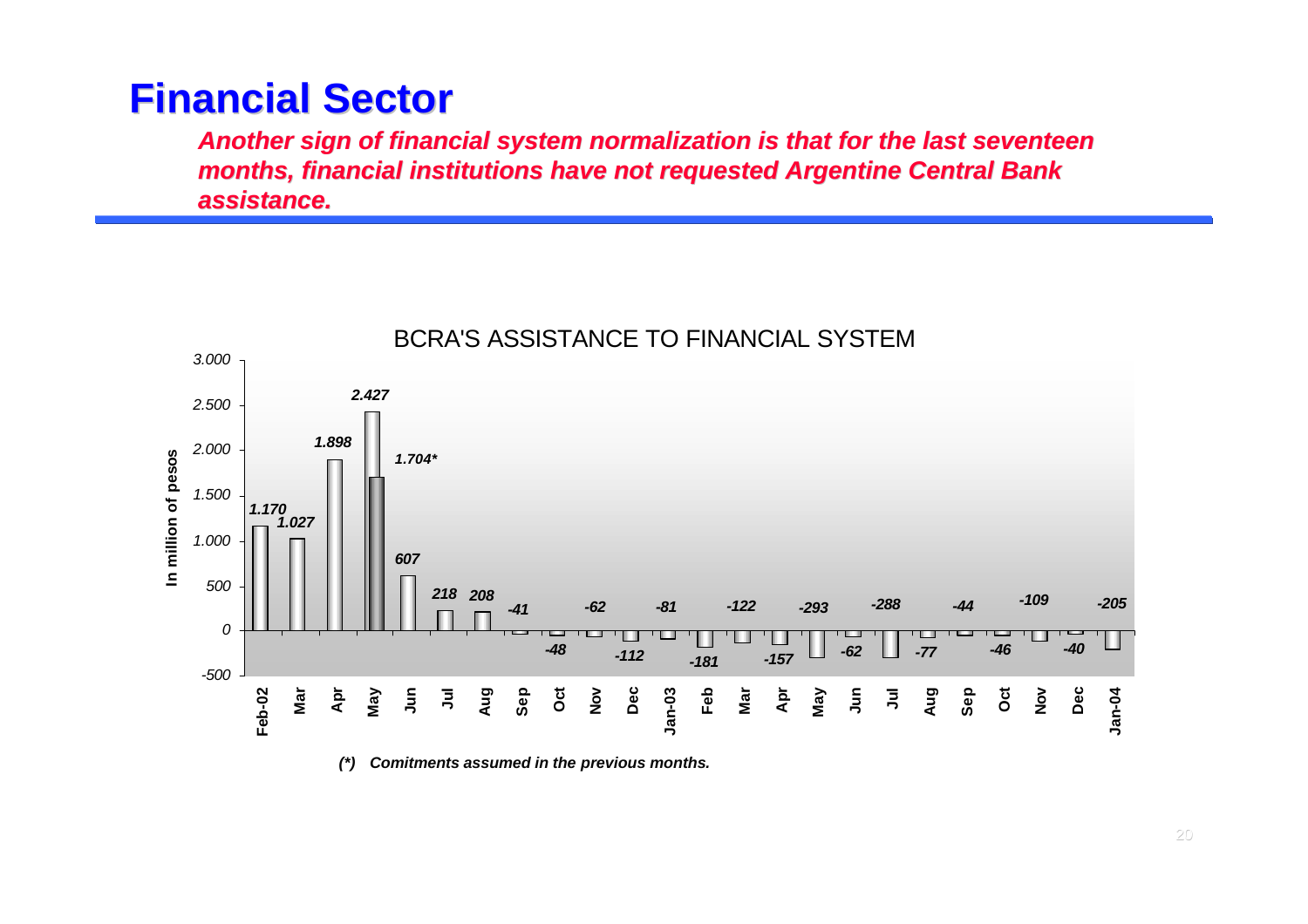*The drainage of deposits stopped in July 2002, the trend has remained positive since then, and the banks have recovered liquidity.*

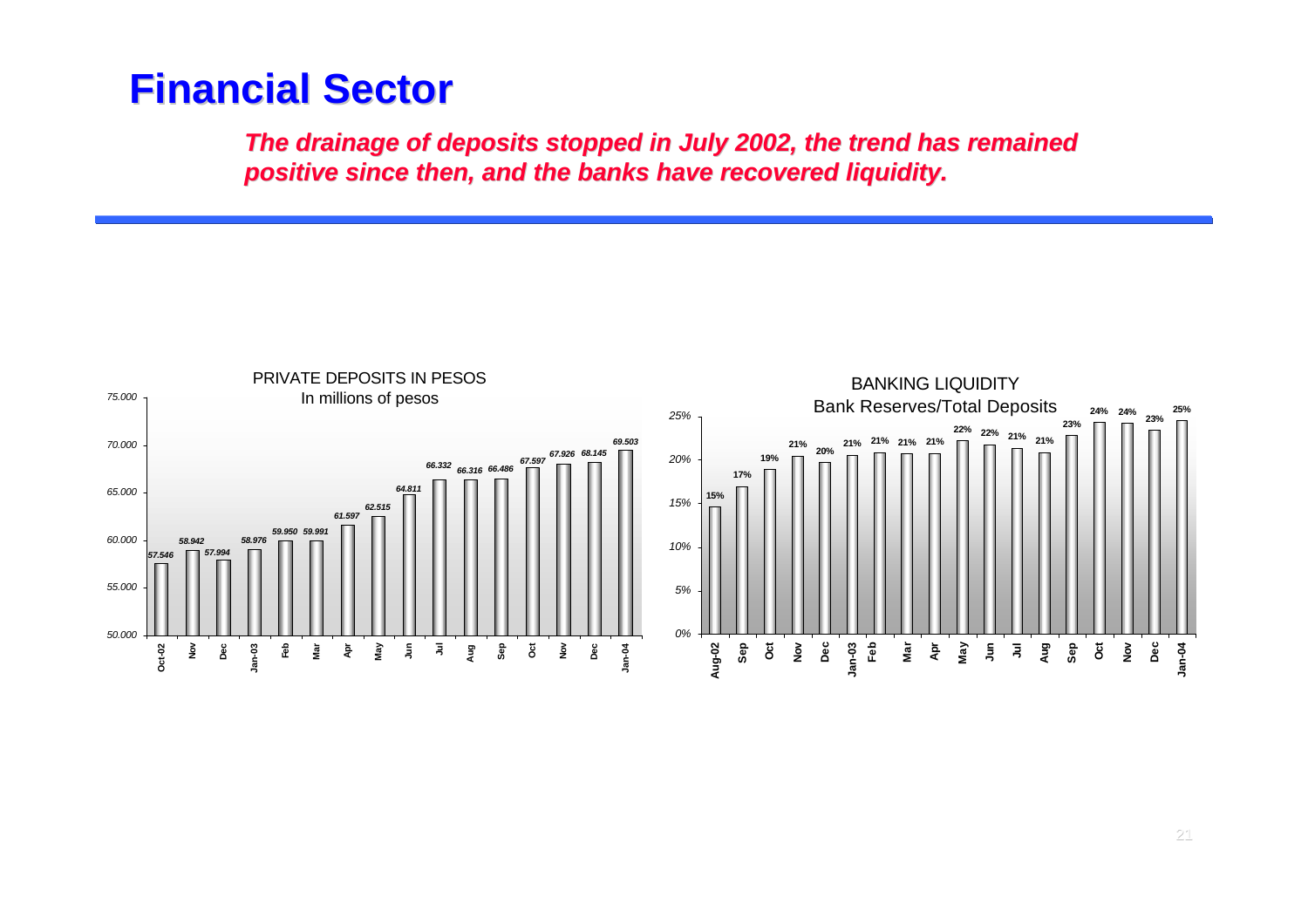*The flight of private capital has diminished significantly since June 2002.*



*Source: National Bureau of International Accounts – INDEC [National Institute of Statistics and Census]*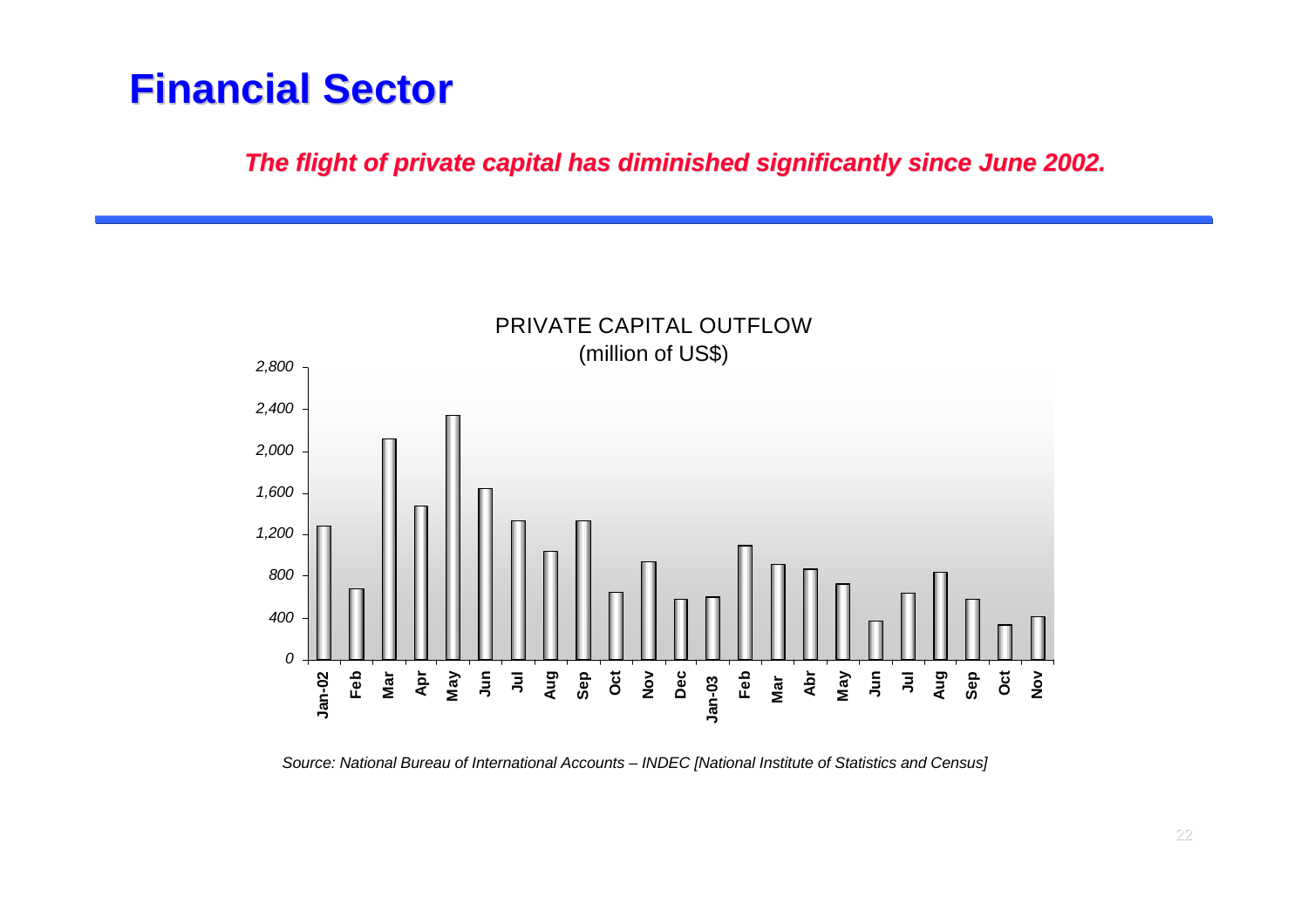*Unlike the case in previous years, in 2002 and 2003 Argentina made net payments to multilateral lending agencies.*



*(\*) In addition in2002 there were net payments to official creditors [(Banco do Brasil, Club de Paris, I.C.O. (Spain) amd J.B.I.C. (Japan)] amounting to USD 142 million.*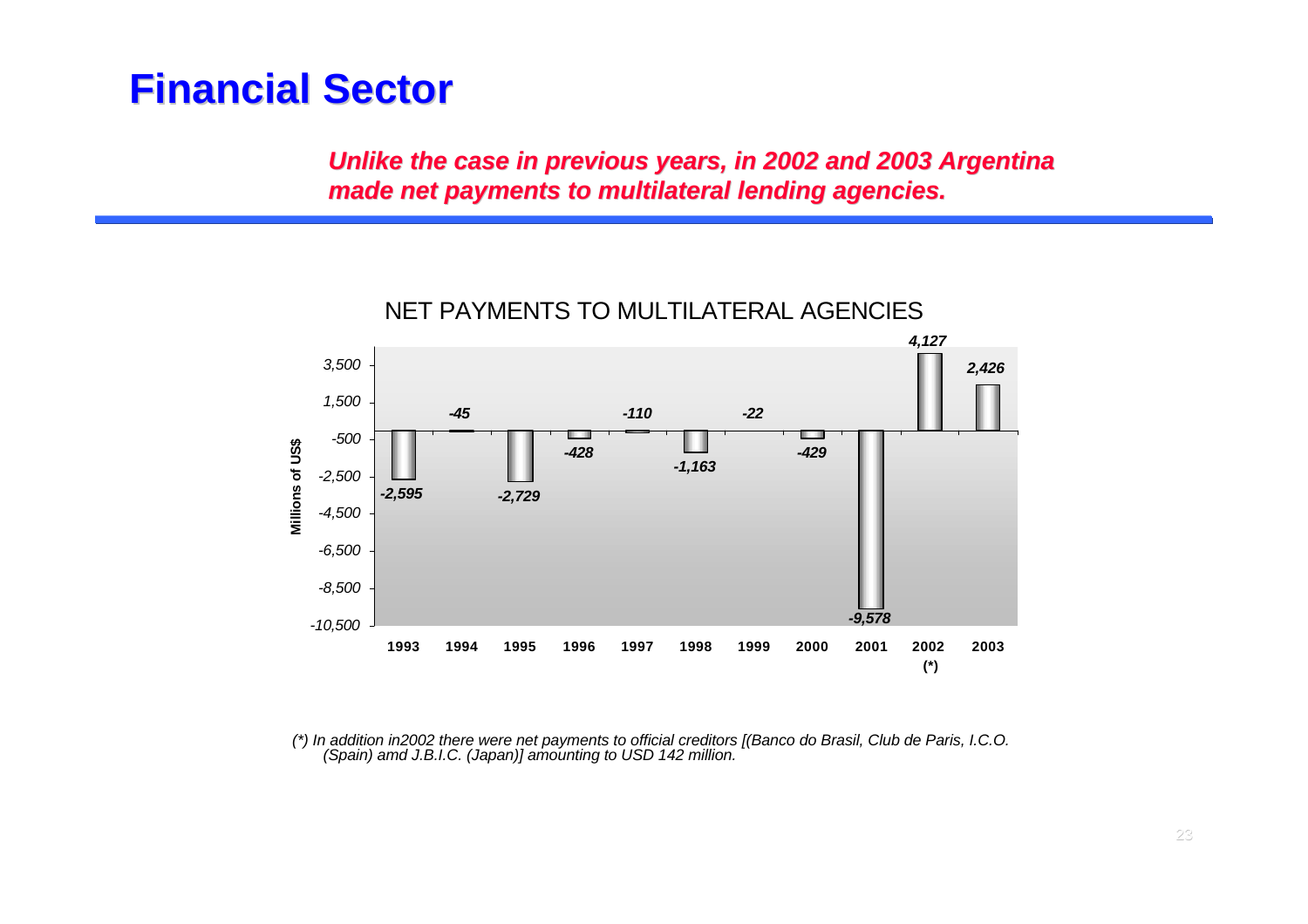*The improvement in Argentina´s economy led to a sharp reduction in the exchange rate for the US dollar futures market.*

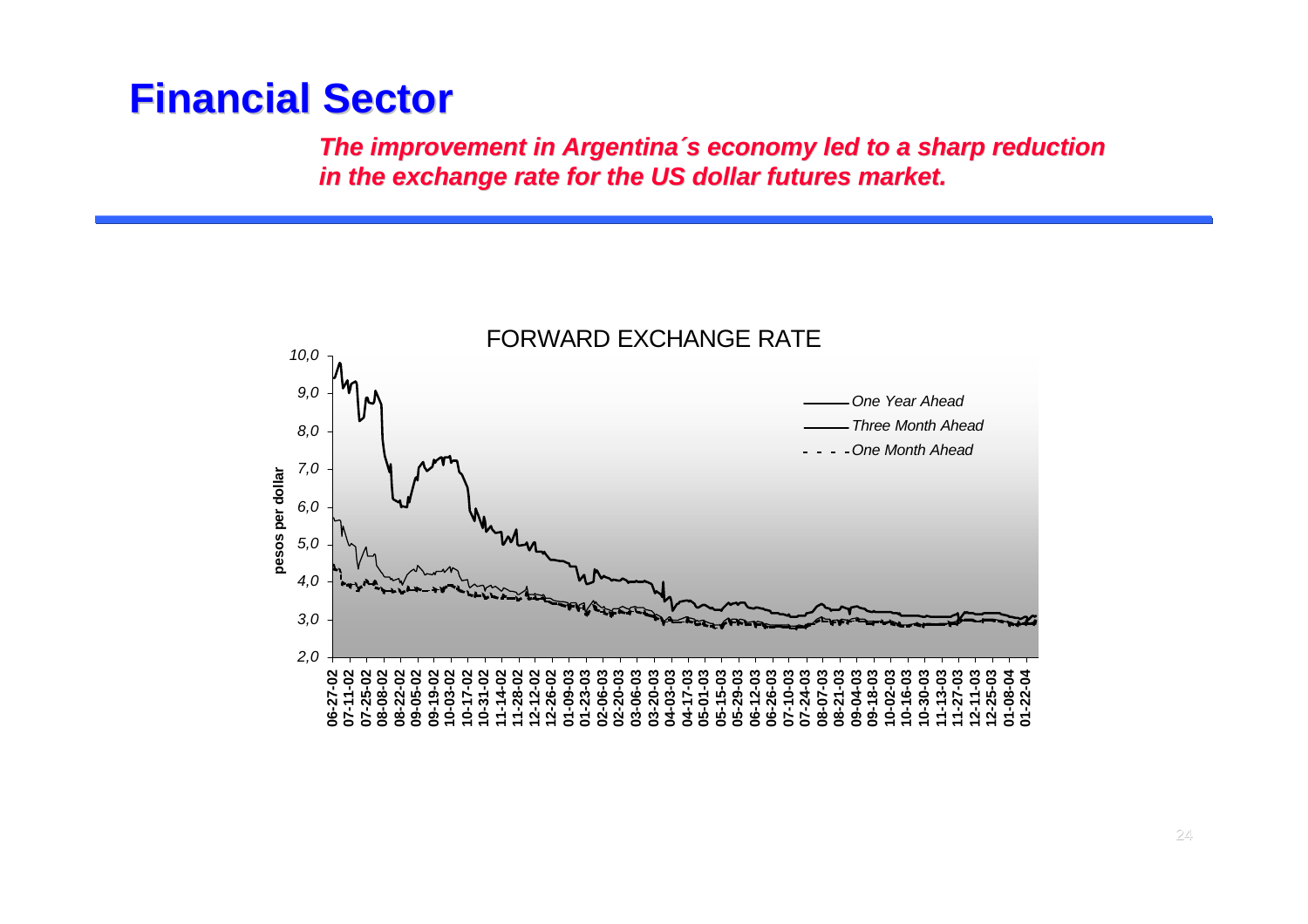*As from June 2002, there was a continuing recovery in the stock exchange market.*

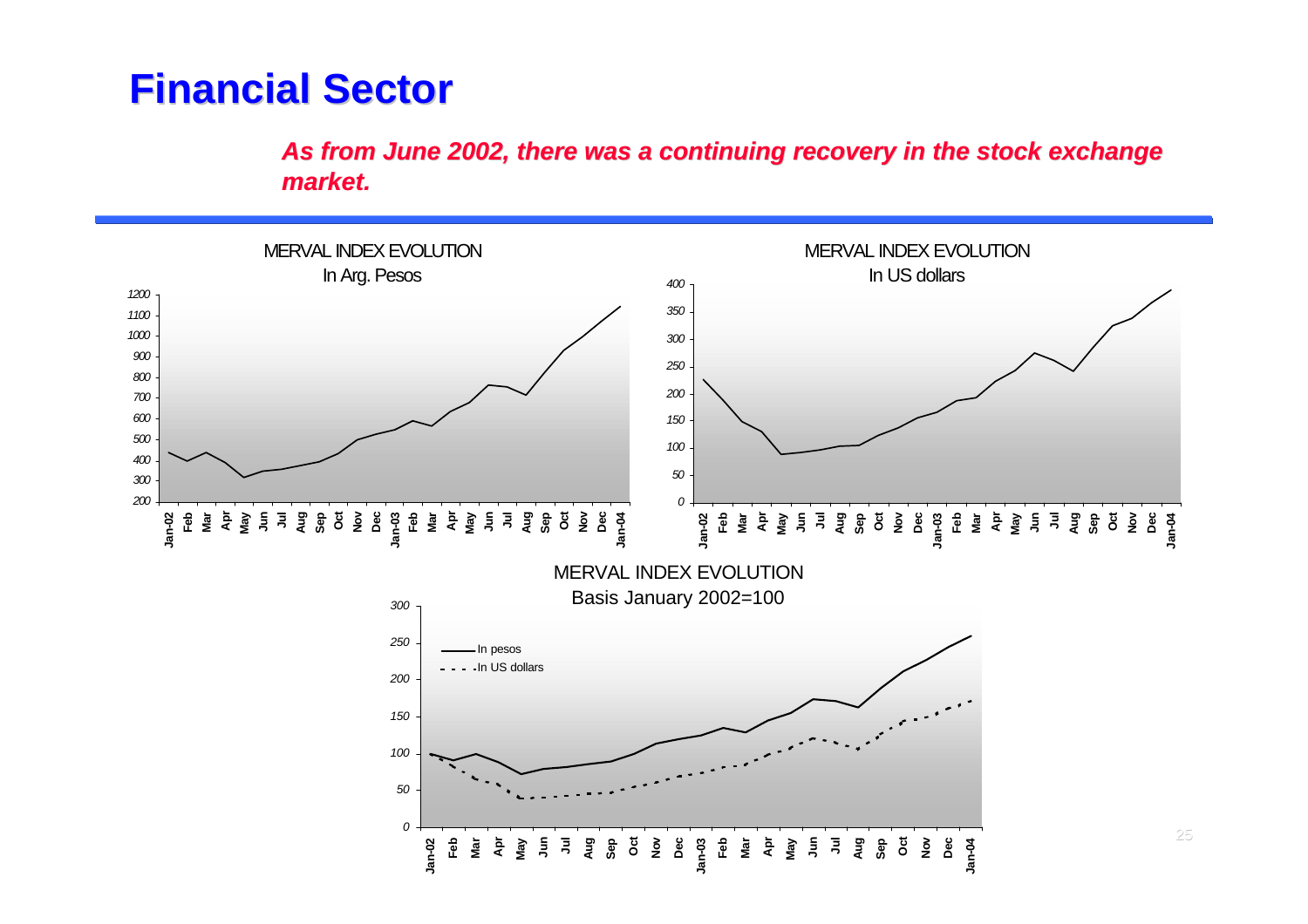#### **Prices**

*As from April 2002, the consistency of fiscal and monetary policies led to lower rates of inflation.*

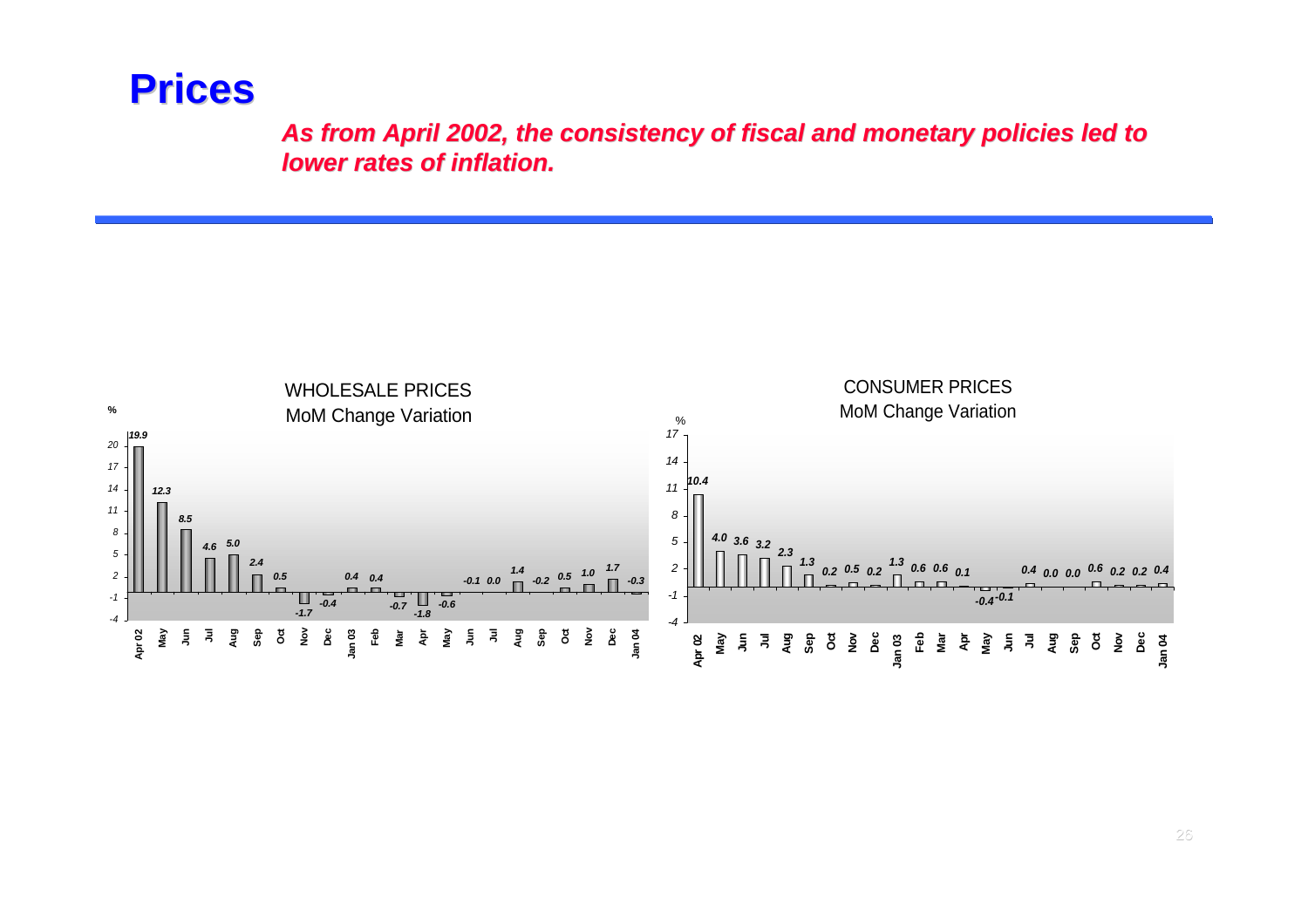*The depreciation of the peso led to a significant surplus in Argentina´s trade balance, mainly as a result of import substitution.*

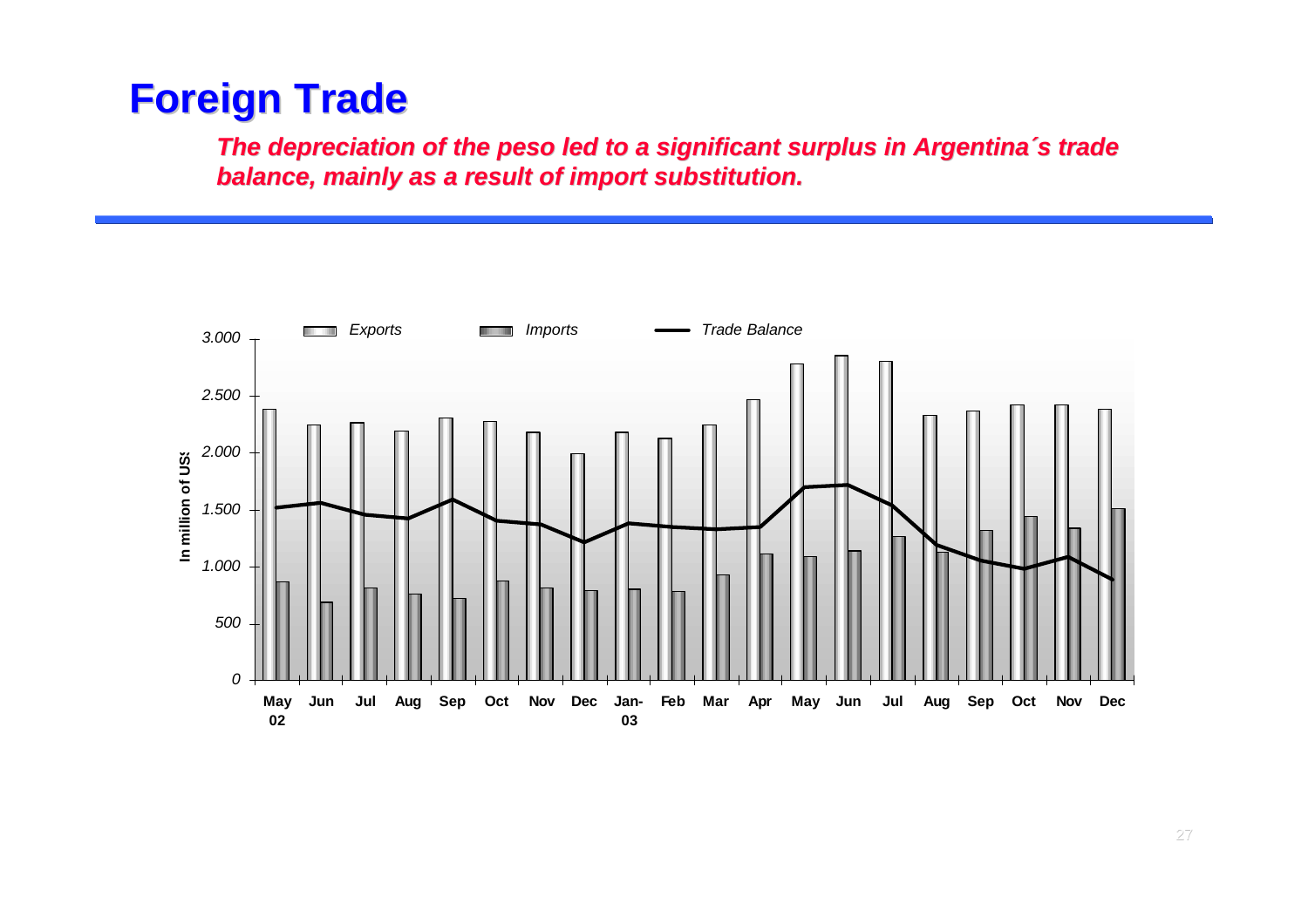#### *Imports growth came hand in hand with GDP recovery.*

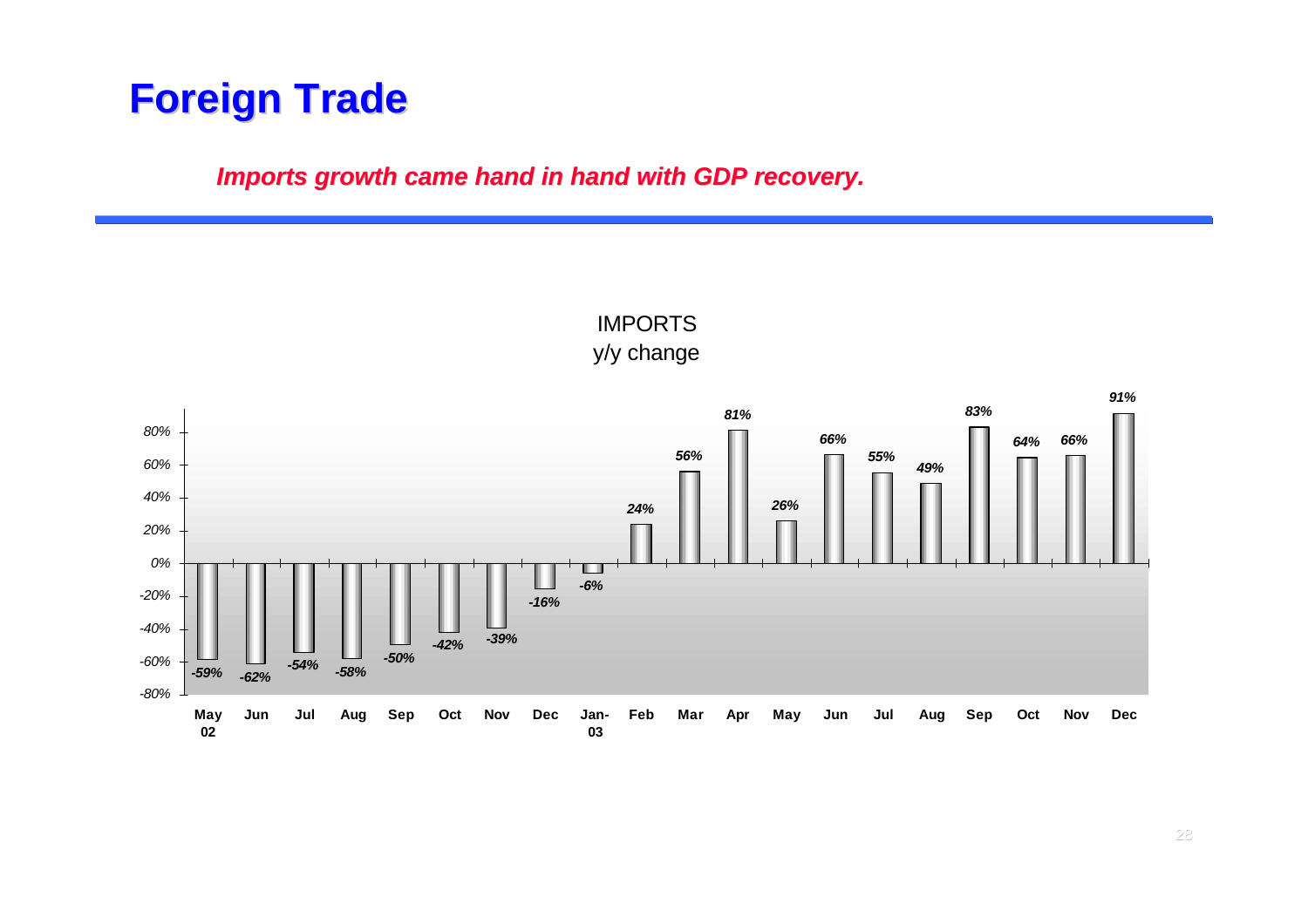*In 2002, conditions were created for a more realistic exchange rate than the one that existed under Convertibility.*

REAL EXCHANGE RATE - ARGENTINE \$ / US\$



Deflated by 0.5 CPI and 0.5 WPI - Basis Dec.  $2001 = 1$ 

Deflated by CPI - Basis Dec. 2001 = 1